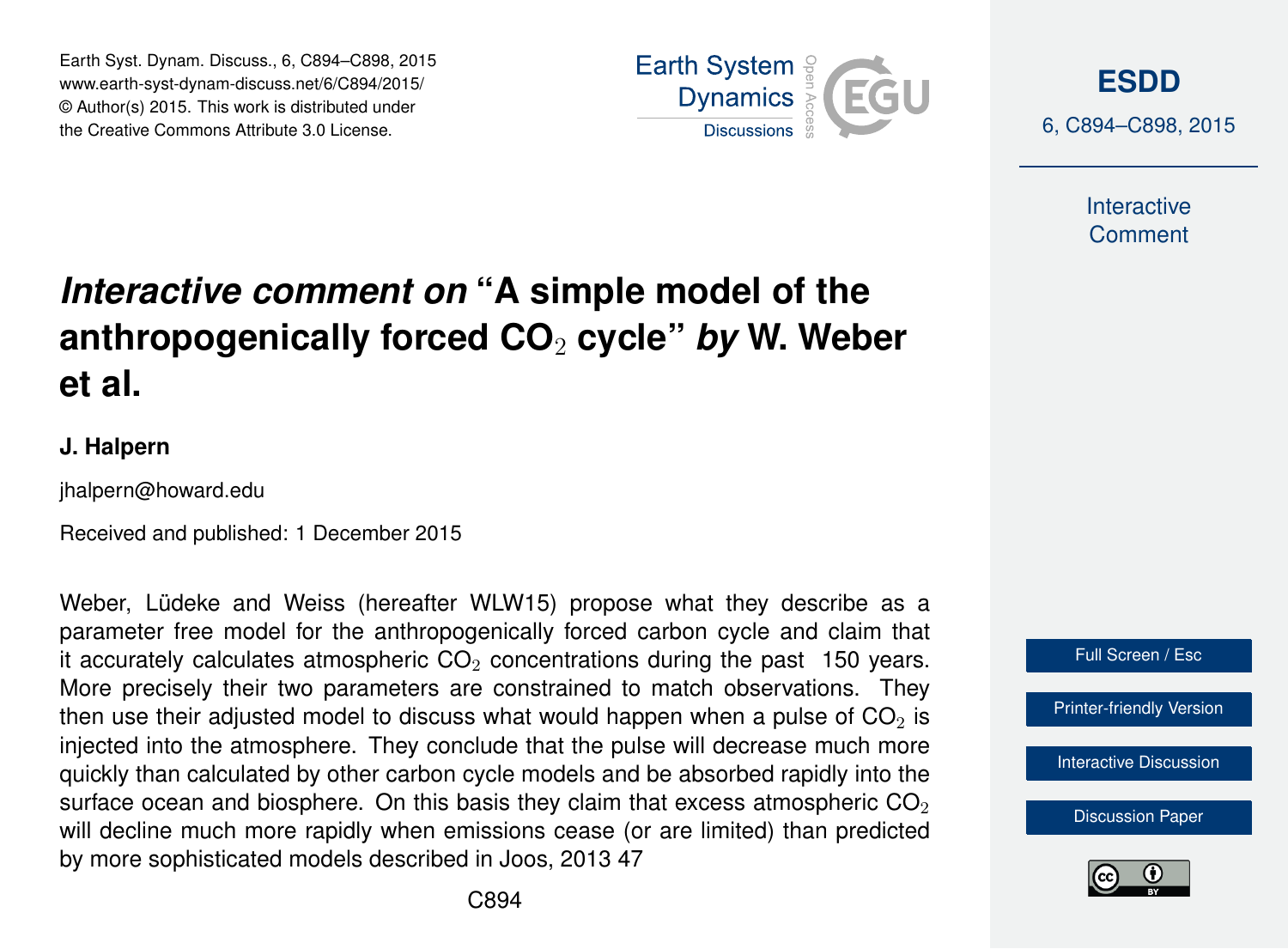#### 1. General Points

WLW15's model is parsimonious, but as pointed out in the two earlier reviews several of its assumptions are invalid. While such a cavalier treatment can be useful in engineering models whose only purpose is to predict the behavior of a limited range of parameters, it is misleading for characterizing complex system and almost invariably wrong when results are extrapolated beyond the region of fitting.

WLW15 model the interchange between the biosphere (b), the atmosphere (a) and the ocean (s). They calibrate their model against the growth of the atmospheric mixing ratio as measure at Mauna Loa (MLO). They treat the ocean as a single reservoir (swamp ocean), while it is well established that it is strongly stratified. The surface ocean is in direct contact with the atmosphere and rapidly exchanges  $CO<sub>2</sub>$ with it on an annual time scale. The exchange between the surface ocean and the thermocline (between 500 and 1000 m) is decadal while exchange with the deep ocean requires centuries. This slower exchange into the commodious (for  $CO<sub>2</sub>$ ) deep oceans explains the long tail of useful carbon cycle models. [Rost and Riebesell, 2004]

Because the interchange with the deep ocean is centennial, and mixing between the atmosphere, the biosphere and the surface annual, the behavior of the atmospheric  $CO<sub>2</sub>$  in the annual Mauna Loa record is dominated by the decadal mixing into the thermocline. Thus fitting  $CO<sub>2</sub>$  mixing ratios to the MLO record will appear single exponential rather than a sum of exponentials.

In essence fitting to the annual MLO record acts as a filter. If the monthly/weekly MLO record had been used the fast mixing with the surface ocean and the biosphere would have picked out the annual interchange between the atmosphere and the biosphere/surface ocean resulting in a two exponential characteristic. If emissions

# **[ESDD](http://www.earth-syst-dynam-discuss.net)**

6, C894–C898, 2015

**Interactive Comment** 



[Printer-friendly Version](http://www.earth-syst-dynam-discuss.net/6/C894/2015/esdd-6-C894-2015-print.pdf)

[Interactive Discussion](http://www.earth-syst-dynam-discuss.net/6/2043/2015/esdd-6-2043-2015-discussion.html)

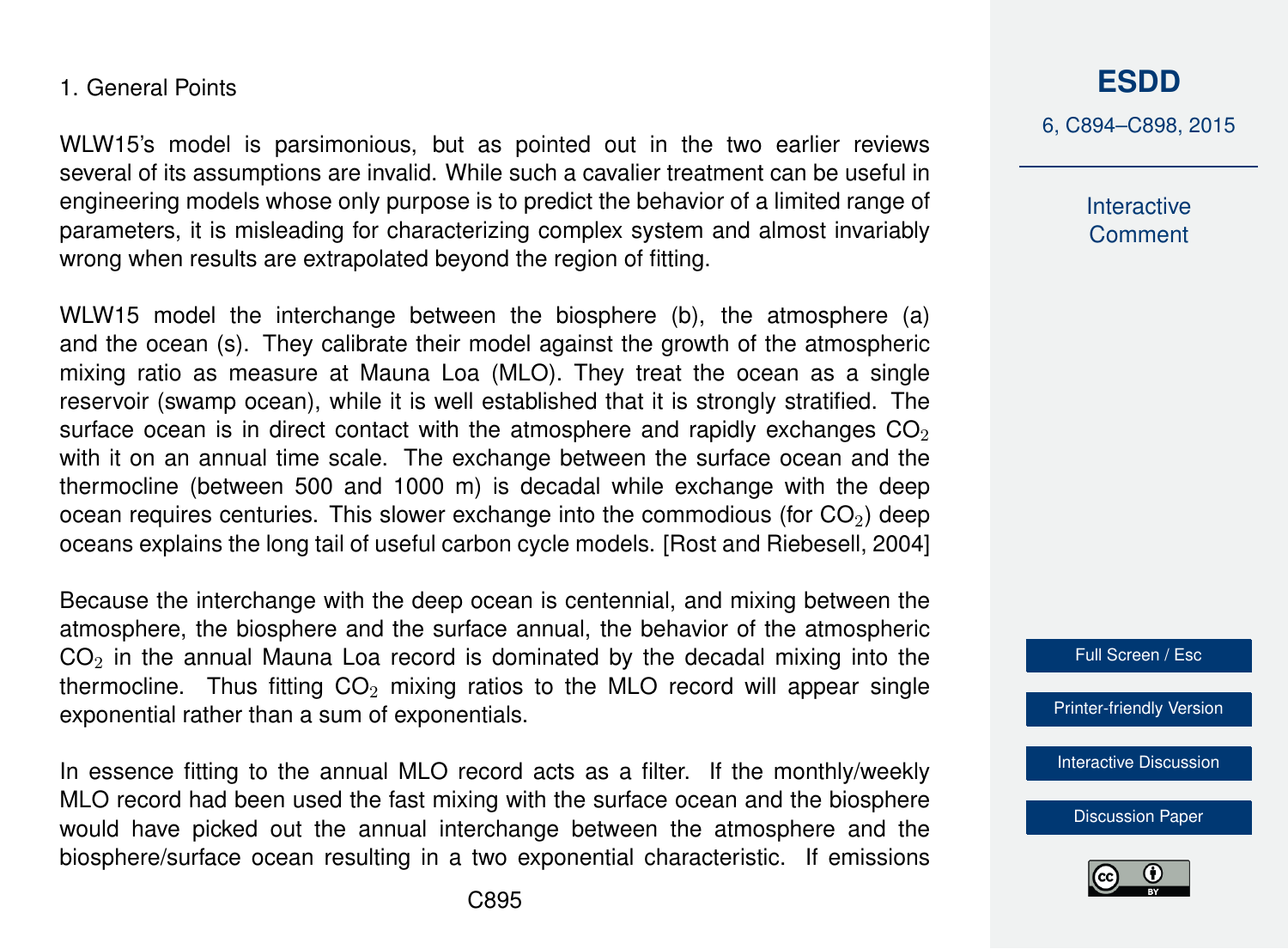cease, and Scripps continues to measure  $CO<sub>2</sub>$  concentrations for another millennia, yet another, slower exponential decay corresponding to mixing into the deep ocean would be found. Of course, complex carbon cycle models break the system down into even finer detail, and more terms are needed.

Because of this filtering effect the WLW15 model reduces to a one box model of the carbon cycle, many examples of which are discussed in the literature, including in a paper referenced by Weber, et al. Cawley, 2011. Cawley, in criticizing a one box model of Essenhigh reproduces the key result of WLW15, a rapid decrease to zero of a pulse of  $CO<sub>2</sub>$  injected into the atmosphere (See Fig. 7 in Cawley), but Cawley also recognizes that the result is spurious.

#### To quote from Cawley

"The response of the carbon cycle to the injection of a pulse of CO2 can also be reasonably be approximated by a sum of exponentials, with different time-constants reflecting the range of timescale on which the physical mechanisms involved operate. Even uptake of  $CO<sub>2</sub>$  by the deep ocean will not fully restore atmospheric carbon dioxide levels back to their pre-industrial equilibrium; anthropogenic emissions have increased the total amount of carbon in the active carbon cycle and a fraction of that additional carbon will remain in the atmosphere after the atmospheric, oceanic and terrestrial reservoirs have fully equilibriated. A full return to pre-industrial levels will require the removal of the carbon from the active carbon cycle via chemical weathering, which permanently sequesters the carbon in the lithosphere. This process takes place on a timescale of tens of thousands of years."

For excess carbon injected into the atmosphere to be totally sequestered into biological materials and to remain there without exchange with the atmosphere would mean that decomposition of biological materials would not be increased by the

### **[ESDD](http://www.earth-syst-dynam-discuss.net)**

6, C894–C898, 2015

**Interactive Comment** 



[Printer-friendly Version](http://www.earth-syst-dynam-discuss.net/6/C894/2015/esdd-6-C894-2015-print.pdf)

[Interactive Discussion](http://www.earth-syst-dynam-discuss.net/6/2043/2015/esdd-6-2043-2015-discussion.html)

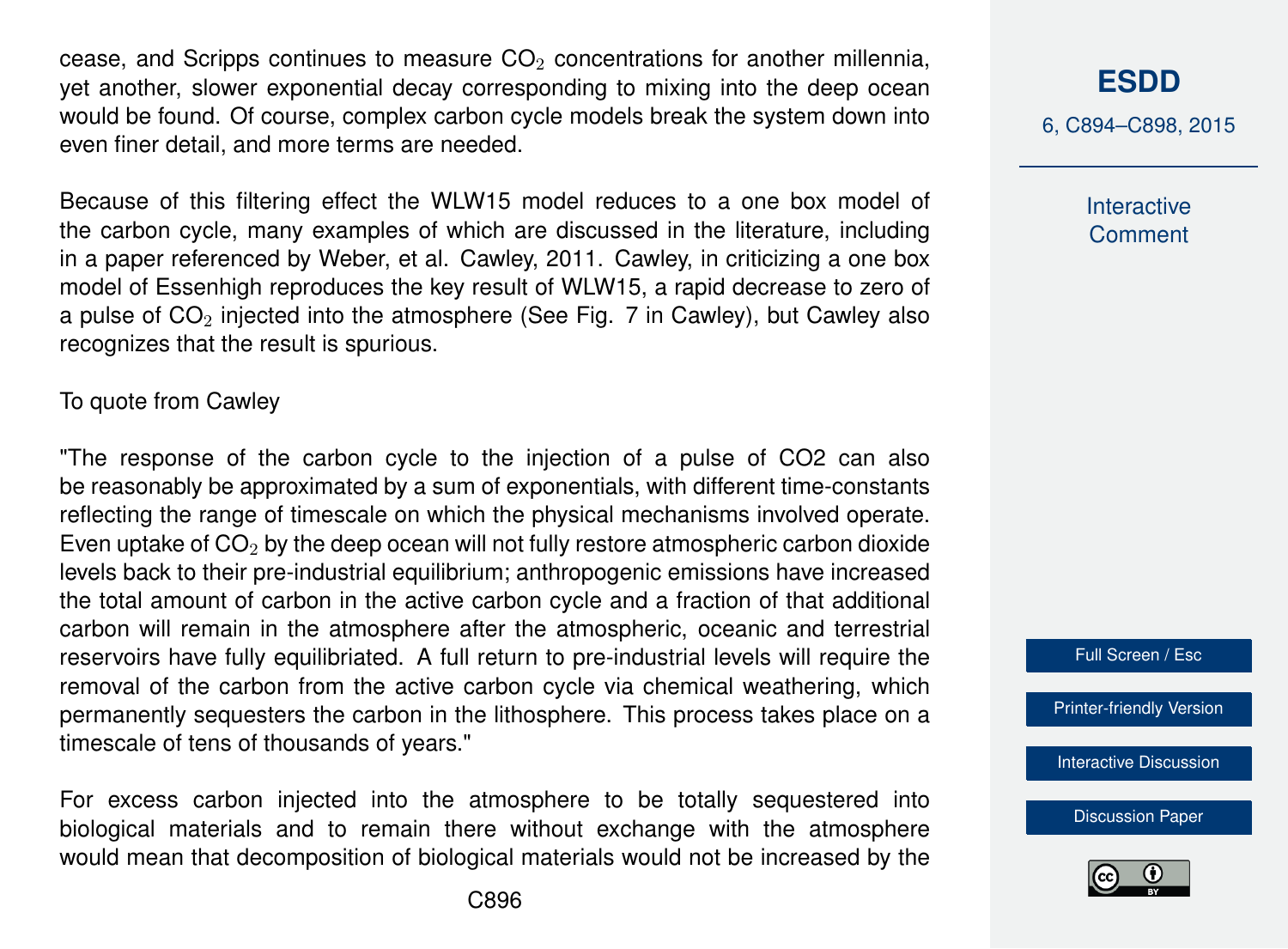increased amount of material.

2. Conclusion

In short WLW15 may have some validity over the last century to predict the atmospheric concentration  $CO<sub>2</sub>$  but for understanding the carbon cycle and for other than business as usual conditions it is worse than not even wrong, it is misleading.

This paper should not be published.

References

Cawley, G.C. (2011), On the Atmospheric Residence Time of Anthropogenically Sourced Carbon Dioxide, Energy and Fuels,25(11), 5503- 5513 http: http://pubs.acs.org/doi/abs/10.1021/ef200914u Available at http://theoval.cmp.uea.ac.uk/ gcc/publications/pdf/ef2011a.pdf

Joos, F., et al. (2013), Carbon dioxide and climate impulse response functions for the computation of greenhouse gas metrics: a multi-model analysis, Atmos. Chem. Phys., 13(5), 2793-2825, http://www.atmos-chem-phys.net/13/2793/2013/.

Reay, D. S., F. Dentener, P. Smith, J. Grace, and R. A. Feely (2008), Global nitrogen deposition and carbon sinks, Nature Geoscience, 1, 430-437, http://www.nature.com/ngeo/journal/v1/n7/fig<sub>tab</sub>/ $nqeo230$ <sub>F1</sub>.html.

Rost, B., andU.Riebesell(2004), Coccolithophoresandthebiologicalpump :  $response stoenvironmental changes, in Coccoli thophores$ frommolecularprocessestoglobalimpact, editedbyH.R.T hiersteinandJ.R.Y oung, pp.99− 125, Springer, Berlin, http : //core.ac.uk/download/pdf /11755363.pdf.

**[ESDD](http://www.earth-syst-dynam-discuss.net)** 6, C894–C898, 2015

> Interactive **Comment**

Full Screen / Esc

[Printer-friendly Version](http://www.earth-syst-dynam-discuss.net/6/C894/2015/esdd-6-C894-2015-print.pdf)

[Interactive Discussion](http://www.earth-syst-dynam-discuss.net/6/2043/2015/esdd-6-2043-2015-discussion.html)